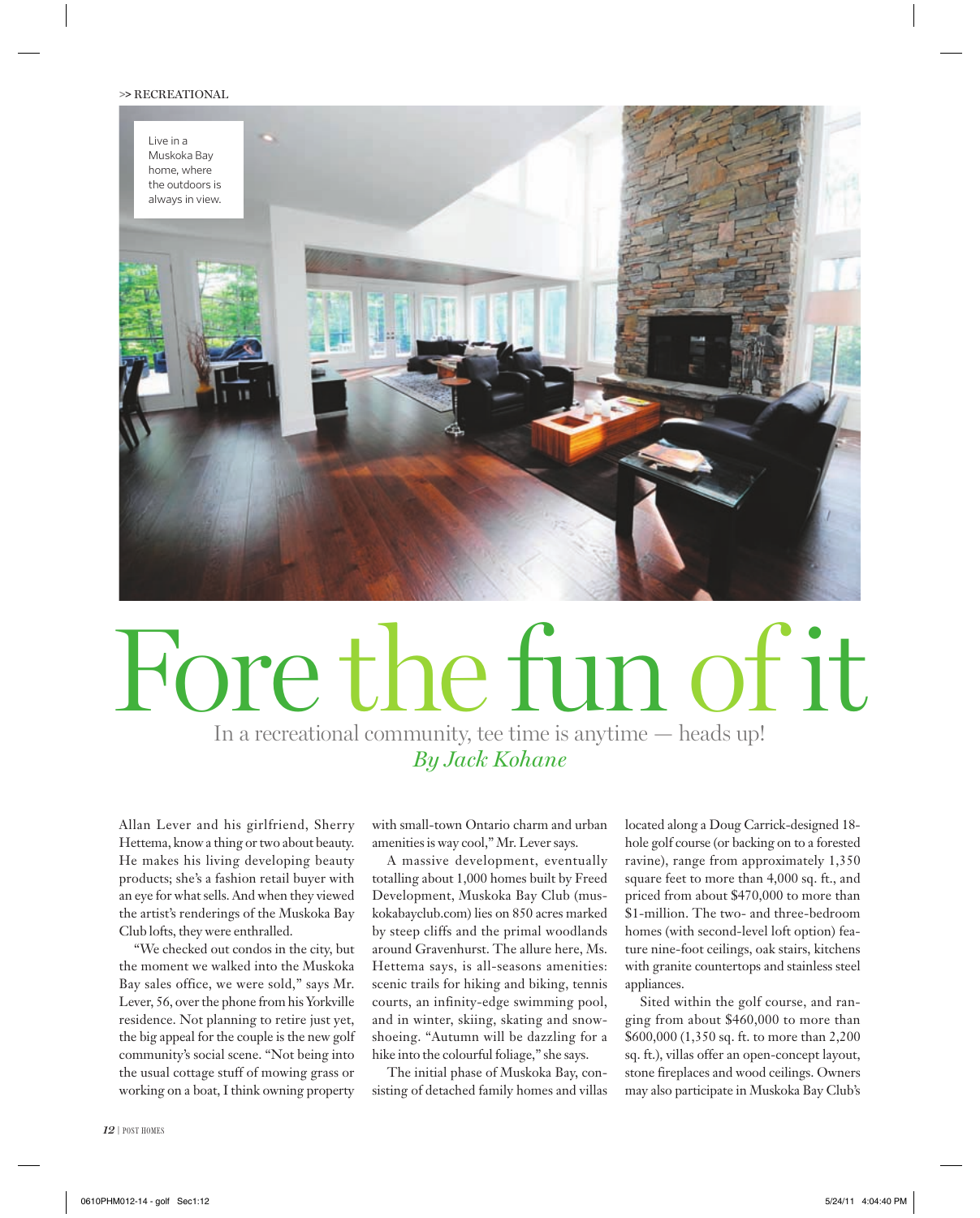

Play and Stay rental reservation program.

The couple chose the development's largest loft, a 1,040-sq.-ft, two-bedroom unit with two-storey windows, nine-foot ceilings, stone fireplaces and glass railings. These Phase 2 lofts start at about 820 sq.ft. and are priced from \$320,000 to about \$400,000.

The championship Muskoka Bay Club golf course — one of Canada's top 10, and the 17,000-sq.-ft. clubhouse overlooking a 100-foot cliff — makes this one of the hottest recreational communities in the province. The club offers an indoor-outdoor bistro, wraparound terrace, pro shop, tennis courts, a fitness centre and spa.

"The clubhouse will be the hub of hospitality and the centre of our social life when we're here," Mr. Lever says.

"These homes may be in cottage country, but they offer features desired by downtown dwellers," remarks Peter Freed, sitting in his glassed office near the CN Tower. In fact, he notes most Muskoka Bay Club buyers are from the city. "Many don't know their city neighbours, but there's a great camaraderie in a golf community," Mr. Freed explains. "Maybe it's the air or

the breathtaking scenery, but a sense of relief sets in as soon as one arrives here."

Popping up across the province, golf communities are taking on the semblance of upscale resorts and five-star hotels. Among the magnets attracting buyers are on-site spas, proximity to beaches, marinas, shopping and nature preserves.

"The big plus of a golf community is stress-free living," Mr. Freed says. "Everything you could possibly need is right there, including fine dining." Muskoka Bay Club has two dining spots: The Clifftop Bar & Grill and the Muskoka Room at the clubhouse.

Harley Nakelsky, spokesman for the new Deerhurst Summit Lodges, three-storey condos just launched at Muskoka's famed Deerhurst Resort (deerhurstresort.com), agrees that golf communities are the "in" thing. "For young families, a country condo is an opportunity to have a getaway without the maintenance headaches," he says. "The over-60 Boomers can sell their city homes and invest in a cottage property for later retirement. These communities make sense for various demographics."

Deerhurst Summit Lodges (there are five, four-storey buildings, featuring 120 renovated units) are priced from \$150,000, and are all one-bedroom, one-bathroom units plus balcony with a kitchen. Each unit's TV, fireplace and appliance designs will be chosen by The Design Agency .

The site has two 18-hole courses, the Deerhurst Highlands (par 72) skirting nearby Peninsula Lake and Deerhurst Lakeside (par 64), plus a golf academy and programs including children's golf and Kids Play Free.

Toronto-based Skyline —the developer behind Le Meridian King Edward, the Cosmopolitan Hotel Toronto and The Pantages Hotel — which recently purchased Deerhurst Resort, offers Skylife (an umbrella for seven different clubs), allowing members access to skiing and golfing, among other perks. "First-time buyers of Summit Lodges will have a Skylife membership [cost is \$25,000] included with their purchase," Mr. Nakelsky says.

Cobble Beach Golf Links and Residences, a collection of Energy Star-certified bungalows with loft and single-detached homes by Reid's Heritage Homes, (priced from the